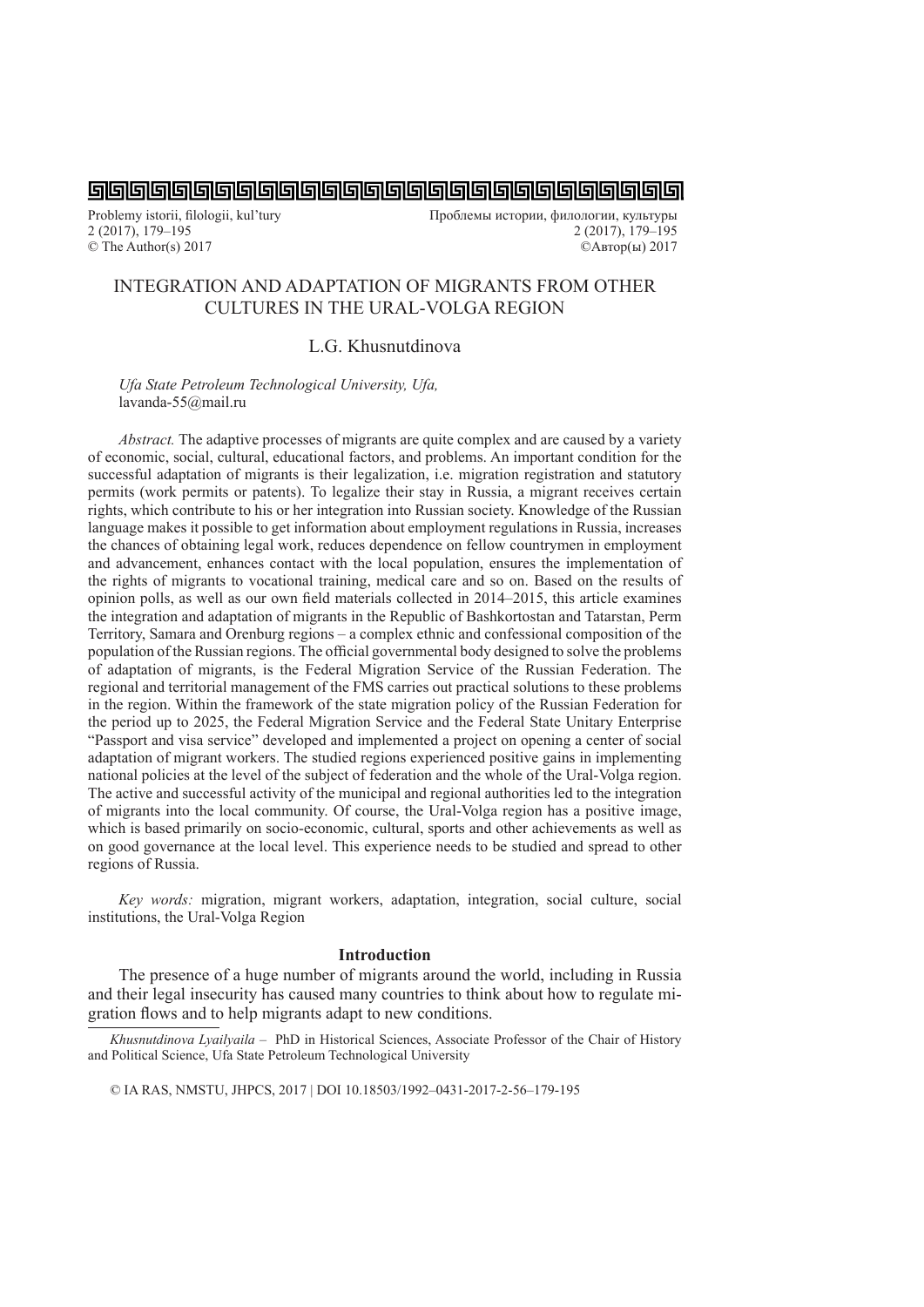The process of integration of migrants into the local community often complicates public opinion, which is infected by xenophobia. First, there is the so-called «everyday xenophobia» (the ratio of locals to migrants in daily life situations), which greatly complicates integration. Second, public opinion is often used by politicians and government officials as a political tool to justify certain administrative actions. The conservative position on migration is particularly evident during election periods, when Russian officials from the anti-immigrant mood of the population formulate their programs. Third, the attitude of the local population towards migrants has a negative impact on the development of society, where instead of tolerance, social passivity or a hostility to newcomers develops. Fourthly, negative public opinion against migrants promotes development of corruption among representatives of the various organizations that allow themselves illegal actions that violate the rights of migrants<sup>1</sup>.

Meanwhile, today's developed and developing countries, including Russia, need and can not do without migrant workers, especially migrant workers. Russia is a state that is actively receiving migrants along with the United States, Germany, France, Canada and other major receiving countries<sup>2</sup>. In today's Russian economy migrant workers carry a huge amount of work, particularly in areas such as construction, housing and communal services and agriculture. Therefore, for the normal functioning of the economy, the creation and maintenance of a reliable international and inter-religious climate, our country needs a successful integration of migrants into the local environment. It should be noted that Russia, including some of its regions, has accumulated a huge positive experience in this direction.

The Ural-Volga region is one of the most densely populated areas of Russia, historically characterized by its ethnic, religious and linguistic diversity, and at the same time, a conflict-free coexistence of different cultural traditions. The complexity of the composition of the population also increases under the influence of contemporary migration processes. The large number of foreign migrants stimulates regional and municipal authorities, as well as non-governmental organizations, to constantly seek optimal solutions for the integration of migrants. In this article, we consider a model of such decisions on the example of the largest and most complex ethnic composition of the Ural-Volga regions – Bashkortostan, Tatarstan, Perm Krai, Samara, and Orenburg regions.

For example, the Republic of Tatarstan is taking serious measures to regulate migration flows. In this regard, society and the state have to expeditiously correct the approaches to migration. Migration policy requires a new quality of work as the executive, the legislative and civil society institutions, such as the Assembly of Peoples of Tatarstan, located in the House of Friendship of Peoples of Tatarstan. The assembly of representatives of the peoples living on the territory of the Republic of Tatarstan (Tatarstan Peoples Assembly) was established on December 8, 2007 at the IX Conference of the Association of the Republic of Tatarstan of the national-cultural associations (hereinafter, ANKO RT) and was created by the transformation of the latter. The Assembly will automatically include all national non-governmental organizations, which ANKO RT adopted and new communities. Also among the founders of the Assembly are 11 individuals occupying positions of responsibility in the public and social structures of the country. The Assembly is headed by RT State Council Chairman F. Mukhametshin.

<sup>1</sup>Хуснутдинова, Габдрафиков, Вильданов, Андреева 2014, 3–4.

<sup>2</sup> Lee, Rutina 2009.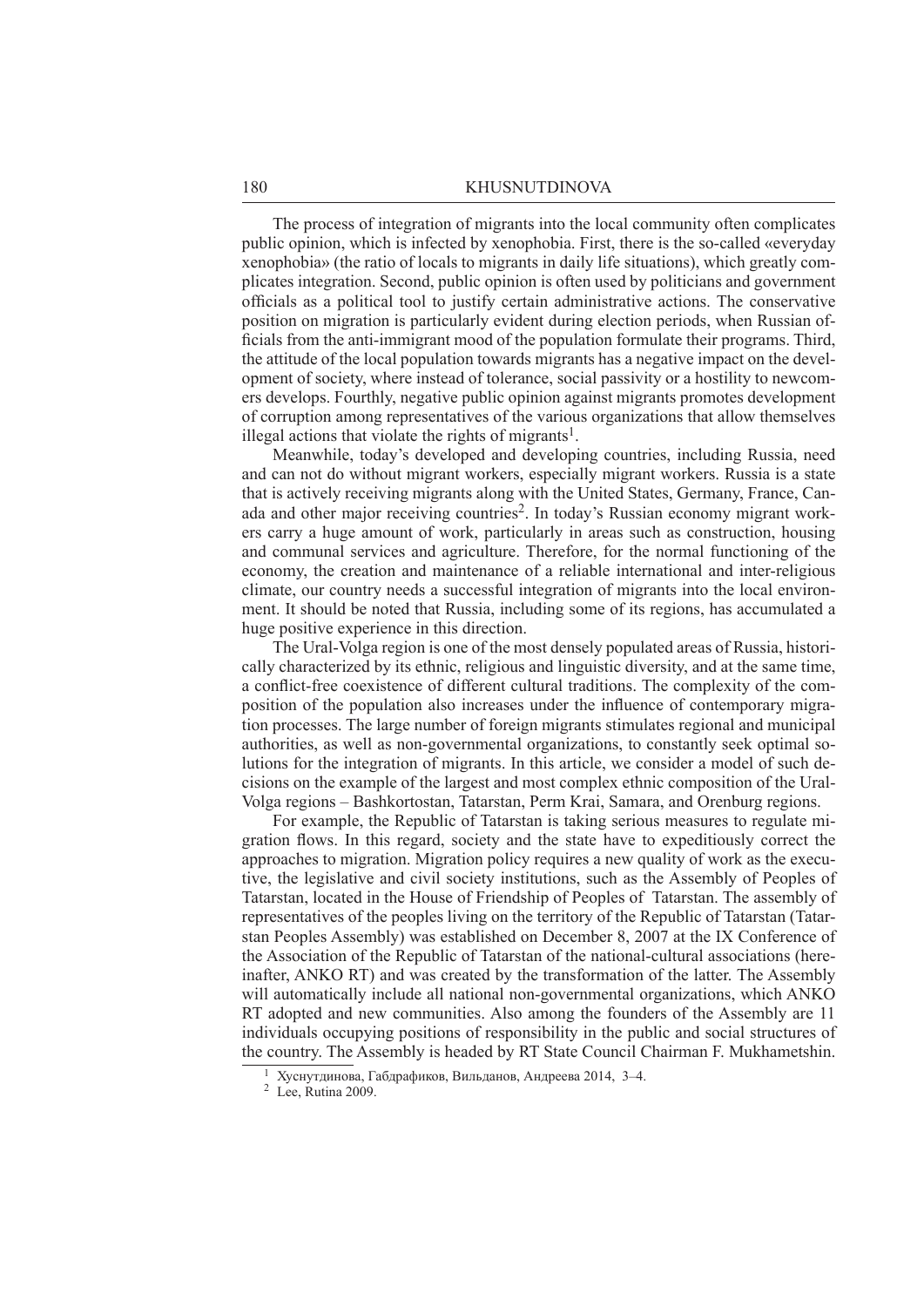The Assembly of Peoples of Tatarstan unites 80 national non-governmental organizations and more than 40 nationalities and ethnic groups. The Public Council is working closely with state authorities.

In 2015 migration legislation in the Republic of Bashkortostan changed. For example, in April, 2015 the National Assembly of the Republic of Bashkortostan adopted the laws «On Amendments to the Law of the Republic of Bashkortostan» and «On nationalcultural autonomy in the Republic of Bashkortostan», which added some items, such as: 1) Part I of Art. 1 added the words «to strengthen the unity of the Russian nation, harmonization of interethnic relations, to promote inter-religious dialogue, as well as to implement activities aimed at the social and cultural adaptation and integration of migrants ...». The adoption of these changes makes it possible for national-cultural autonomies to legally pursue their efforts on the adaptation and integration of fellow workers. In October 2015, the Republic of Bashkortostan adopted a migration policy concept for the period up to 2025 (Decree of the Government of the Republic of Bashkortostan dated October 13, 2015 № 446 «On the Republic Bashkortostan Migration Policy Concept for the period until 2025»)<sup>3</sup>. The concept is a systematic set of goals, objectives, and principles for the priorities of the public authorities, other state bodies and the local selfgovernment of the Republic of Bashkortostan and their interaction with the regulation of migration processes by civil society institutions.

The Perm region is a part of the Volga Federal District and is located in the east of the Eastern European Plain and the western slope of the Mid- and Northern Urals. An important factor in changes in the size of the population of the Perm Region is migration. In recent years the region has seen a steady drop in migration against the backdrop of migration growth in other, competitor regions. In general, the migration situation in the Krai from January–June 2015 was characterized by high numbers of departures in comparison to arrivals. The legal acts on the regulation of migration processes in the Perm region are: The state program of the Perm region «Promotion of employment», in which there is a subprogram «assist the voluntary resettlement to the Perm of compatriots of the region living abroad» (The program's goal is the promotion and organization of the process of voluntary resettlement of compatriots in the Perm region); The state program of the Perm region «Ensuring interaction between society and the authorities», in which there is a Sub-program «The implementation of the state national policy in the Perm region» (The goal is to strengthen the unity of the Russian Federation, the multinational people (the Russian nation) residing in the Perm region and to ensure the realization of the federal target program «Strengthening the unity of the Russian nation and ethno-cultural development of the peoples of Russia 2014–2020») (2014); «On the Coordinating Council of National Affairs of the Perm region» Decree of the Governor of the Perm region (2012); Order of the Governor of Perm Krai «On approval of the Coordination Council on Migration Policy» (2013) and others.

In the Samara region much is done for the integration of migrants; a priority of the state national policy in the Samara region is the creation of favorable conditions for the socio-cultural adaptation of migrants. This is the development and implementation of special programs related to integration and adaptation arriving in the Samara region of foreigners.4 This is also the policy of the region, which is doing everything possible to

<sup>3</sup>Хуснутдинова 2016а, 146–147.

<sup>4</sup>Осипова 2013, 31–32.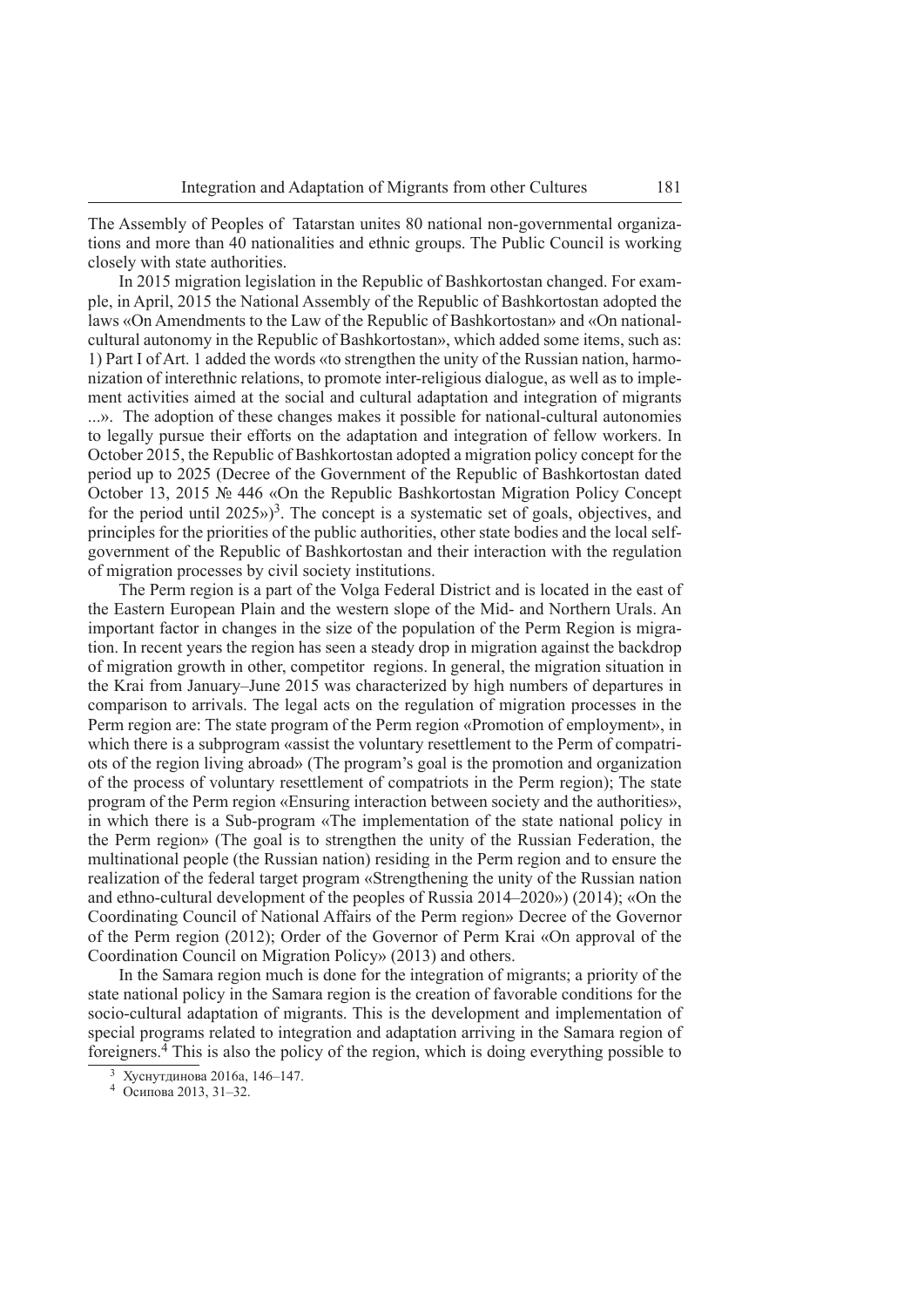strengthen the unity of the Russian state and to preserve the ethnic and cultural identity of the peoples of the Samara region. Thus, since 1994 the oblast has completed several programs, such as «Revival», «Different, but not other people - peace through culture», «The development of civil society» and others. In December 2013 the Resolution of the Samara Region Government № 803 «On Approval of the State Program of the Samara region strengthening the unity of the Russian nation and the ethno-cultural development of the peoples of the Samara Region (2014–2020)» was signed, as well as other resolutions.

In the Orenburg region the practice of regional development for the implementation of national policy programs, including the preservation and development of national cultures, became widespread. Currently the Office of the Governor and the Government of the Orenburg region are successfully enforcing the target program «Realization of the national policy of regional models of the Orenburg region for 2013–2015». An important direction of this program is to support the ethnic and cultural activity of nationalcultural associations. «In the Orenburg region there are 126 national centers. These national organizations have representatives of 21 ethnic groups and 57 associations officially registered with the judicial authorities. In accordance with the Law «On Public Associations» 69 associations operate without registration». 97 schools operate within the region, where the native language is studied by more than 4 thousand students. The Orenburg's library collection stores 110 thousand copies of books in the languages of the peoples of Russia. In addition, the Government of the Orenburg region provides financial support for the publication of national newspapers («Jan Vakyt» – Tatar, «Aikap» – Kazakh and «Caravanserai» - Bashkir), as well as financial assistance in carrying out a number of ethno-cultural events: Ukrainian «Shevchenko March», Kazakh Nauryz, Akatuyev Chuvash, Tatar Sabantuy, the festival of Korean culture, and others.

*Materials and methods.* The study of the problems of social and cultural adaptation of migrants is now important because, in the current state of society, there is a shortage of psychological comfort and a sense of psychological security, not only among workers, but also the indigenous population. In modern conditions society is virtually unprepared to effectively address the challenges posed by the emergence of a huge flow of migrants, including refugees and internally displaced persons, returnees, irregular migrants, and an increase in individual labor migration.

The methodological basis of this research is to study of the problem by using a multidisciplinary approach, as well as the analysis of the connections between the regulatory and social context of migration. The complexity of such a task requires the narrowing of the subject of study in order to focus on the analysis of interrelated facets of the problem. Research was conducted using the following methods: expert interviews with the administration of rural, urban, and regional districts, the Federal Migration Service of the Russian Federation for the Republic of Bashkortostan, the Perm Territory and Orenburg region, etc.; analysis of official documents, scientific literature; extrapolation of data obtained in the study of the problem; and correlation of the data obtained from the different groups of sources.

The theoretical and methodological framework of this study includes the theoretical framework to study adaptation processes developed in social geography (The works of V. Anuchin, E. Alaev, Yu. Saushkin), in the adaptation of psychology (L. Wild, B. Petroshevsky, Stepanov, Sukharev, G. Oberg, B. Hopson) and Urban ecology (T. Dridze,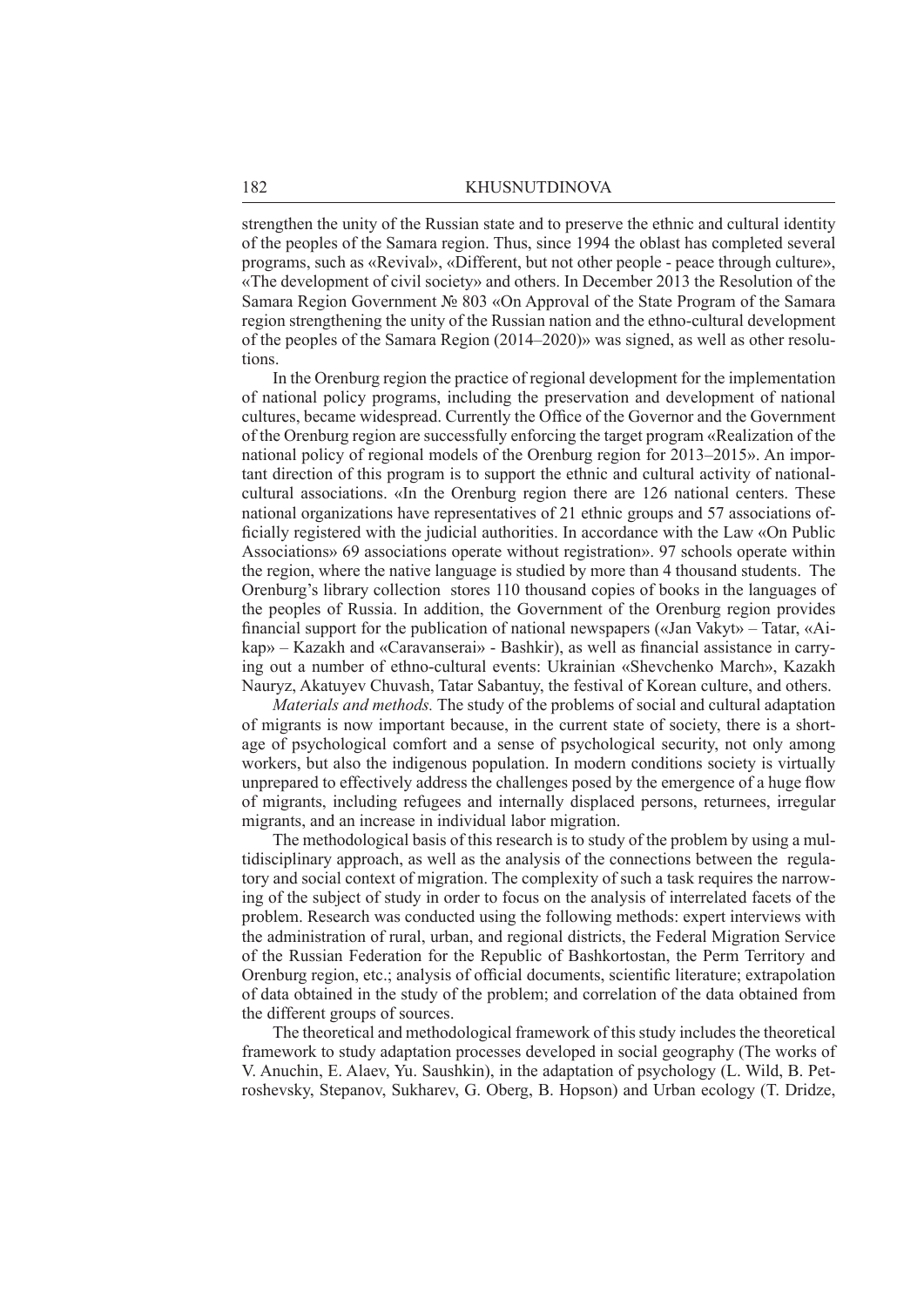A. Janicki). The experience of creation and the efficiency of compact settlement, the adaptation of immigrants in the Russian village, the role of cultural differences in the adaptation process, the relationship of immigrants with the local people and the authorities, the legal status of migrant workers, and the factors that promote and prevent successful adaptation were investigated by EI Philippova. Similar issues are investigated by V. Amelin (Orenburg), G. Vitkovskaya (Moscow), G. Gabdrakhmanova (Republic of Tatarstan)<sup>5</sup>, V. Gritsenko (Saratov region), and G. Pyaduhovym (Penza region). The study of patterns, trends, types, forms and directions of migration are covered in the works of many scientists. The efforts of geographers (J. Zayonchkovskaya, V. Perevedentsev, N. Yukhneva and others) is aimed at identifying patterns of interaction between nature and society, which is reflected in historical trends resettlement and migration. The problem of displacement has recently become a subject of study by historians and sociologists. Their work has a national tone, where migration is seen from the standpoint of the formation of ethnic enclaves (L. Gumilev, G. Starovoitova, Z. Sikevich). The research of economists (G. Vechkanov, R. Kostin, L. Rybakovsky<sup>6</sup>, S. Ryazantsev<sup>7</sup> and others) is concerned with the formation of human resources, urbanization, and the structure of the economy. The approaches of creating a «migrantology» (M. Denisenko, V. Iontsev, B. Horites) significantly added to the new conditions under which the researchers studied forced migration, migration policy and social work with migrants (Y. Bulatetsky V. Mosneaga, V. Tishkov, A. Khokhlov, T. Yudin, R. Galin, I. Gabdrafikov, L. Khusnutdinova and others). Foreign experts are notably interested in ethnic relations in the former USSR (P. Goldman, J. Lagshdusa, V. Zaslavskogo and others)8.

The empirical base of the research were the results of a sociological survey conducted in the Ural-Volga region (in Bashkortostan and Tatarstan, Perm Krai, Samara and Orenburg regions) for the study of the socio-cultural adaptation and integration of migrants into the local community, as well as the role of regional and municipal authorities in this process.

## **Results**

The Republic of Bashkortostan is today the largest republic in the Russian Federation in terms of population  $-4061,5$  thousand people - and it is a unique region due to the variety of ethnic groups represented in it and their cultures and languages<sup>9</sup>. Numerically the region is dominated by Bashkirs (29,5% of the population), Tatars (25,4%) and Russian (36,0%). Apart from these, in the Republic of Bashkortostan large groups of Ukrainians, Chuvash, Mari, Mordovians, Udmurt, Latvians, Armenians, Azeris, Jews, Kazakhs, Uzbeks, and others also live compactly or dispersed. At the same time. Bashkortostan is a regions with a high migration activity of the population<sup>10</sup>. Migrant workers come to the republic from 41 states. In 2013 from abroad arrived 1400 people, and by in 2014 that number had already grown to 1700. Most of those arriv-

<sup>5</sup>Хуснутдинова 2012, 14.

<sup>6</sup>Рыбаковский 2003.

<sup>7</sup> Ryazantsev, Pismennaya, Karabulatova, Akramov 2014.

<sup>&</sup>lt;sup>8</sup> Khusnutdinova, Vildanov, Andreeva, Ilyasova, Gabdrafikov 2015, 224–225.

<sup>9</sup>Хуснутдинова 2016, 4.

<sup>10</sup>Хуснутдинова, Ильясова 2015, 159–160.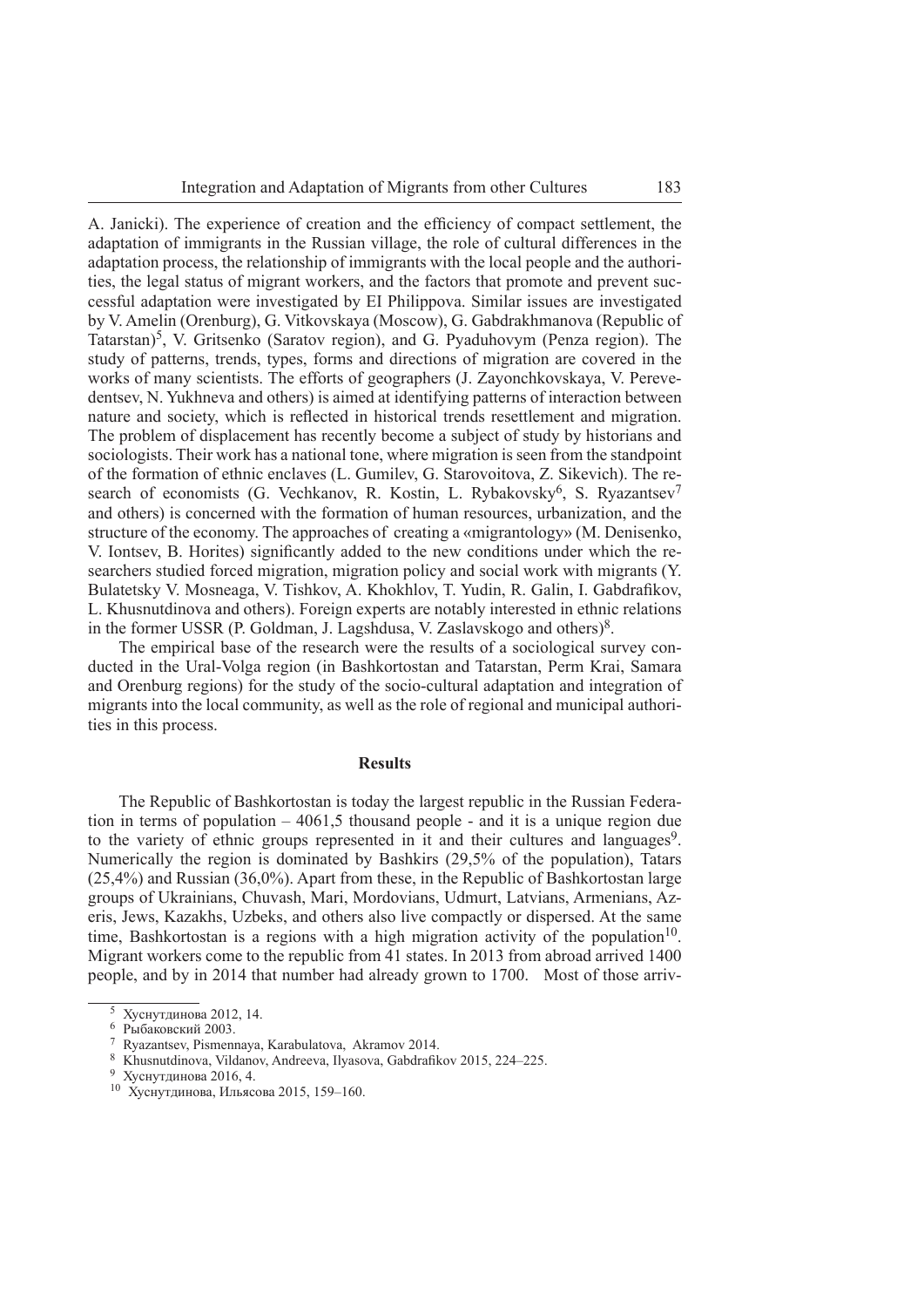ing from foreign countries are citizens of Turkey, North Korea, Vietnam and China. An additional incentive for migration inflows to Bashkortostan was the preparation for the international summits of SCO and BRICS, which were held in Ufa in July, 2015; for this reason, the flow of migrant workers into the region in 2014 has increased significantly. Foreign workers come to Bashkortostan from Uzbekistan, Armenia, Azerbaijan, Tajikistan and Kyrgyzstan. Kazakhstan and Belarus citizens work in Russia, according to interstate agreements, without permits. As of January 1, 2015 in the Republic of Bashkortostan. 13100 foreign workers have a valid work permit. In addition to migrant workers, forced migrants were also present in the region. As of January 1, 2015 the Federal Migration Service of Russia in the Republic of Bashkortostan had registered 3600 foreign citizens who have been granted temporary asylum. Most of these came from Ukraine (3554 persons), but some have also arrived from Iraq, North Korea, Kyrgyzstan, Syria.

Assistance to refugees involved representatives of the Russian Federal Migration Service of the Republic of Bashkortostan, the Pension Fund, the employment center, and other ministries and departments. These agencies have prepared and are regulating the provision of one-time financial assistance, and also set the size limit on the reimbursement to districts and cities to provide accommodation, food, transport costs (up to 800 rubles, per person per day). Locals are not indifferent to the fate of refugees; they bring in items of humanitarian aid including clothing, food, household appliances, and medicine, and public organizations help collect and deliver humanitarian aid to the population of the south-eastern regions of Ukraine, covered by military clashes. The Public Advisory Council under the Federal Migration Service of Russia for the Republic of Bashkortostan makes a significant contribution to the solution of problems of formation of tolerant attitudes towards migrants and their adaptation and integration.. It is composed of representatives of national-cultural centers. In 2014, a visiting public meeting of the Community Advisory Board of the Federal Migration Service for the Republic of Bashkortostan in Russia was held in the district of Nagaevo in the October district of Ufa. At the meeting, in addition to members of the board were representatives of public authorities, FMS, science, and heads of national cultural centers. They openly discussed the problem of attracting foreign workers to the regional labor market and the problems of formation of tolerant attitudes of the local population toward foreign workers.

At the end of October, 2015 in Tuymazy, 164 km from the city of Ufa, the FSUE «PVA» common immigration center opened. The Migration Center operates on the principle of «single window», i.e. foreign citizens have the opportunity in one place to receive a range of services associated with the paperwork needed in order to work in the country. There can also be tested for knowledge of Russian history and the Russian Federation, as well as to obtain a patent (work permit).

The Republic of Tatarstan is also among the largest and most rapidly developing regions of Russia. The economic and political stability in Tatarstan stimulates the arrival of foreign migrant workers. Tatarstan is in the third place in the Volga Federal District in terms of the number of immigrants. In 2013, the 156700 migrants were registered, with 90000 in Kazan alone. In 2014, the 172000 migrants were registered in Tatarstan, of which 146,000 were foreign citizens arriving from abroad and other Russian regions, and 26000 foreign citizens were put on the migration registration to extend their status. According to the Federal Migration Service of the Republic of Tatarstan, the largest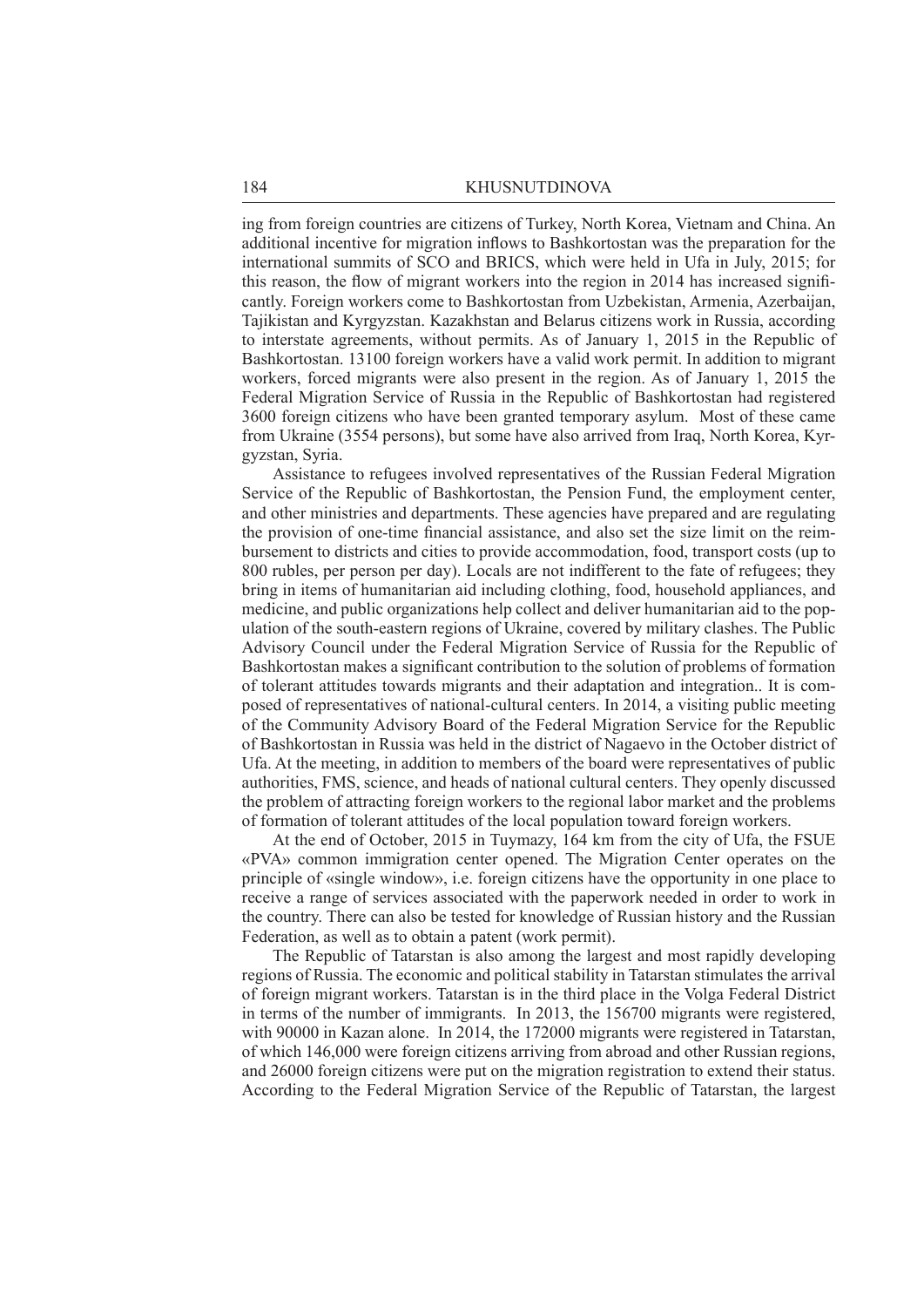number of international migrants come from Uzbekistan (33,7%), Tajikistan (11,5%), Turkey (6,9%), Azerbaijan (5,4%), Ukraine (4,5% ), Belarus (4,5%), Germany (4,3%), Italy (1,3%), USA (1,3%), and Korea  $(1\%)^{11}$ .

In the Republic of Tatarstan, refugees continue to arrive from Ukraine. Thus, according to the Federal Migration Service of Russia on RT as of July 1, 2014, 2500 people Ukrainians have been registered, 897 of whom were registered for the first time. Some of them are placed with relatives in Kazan. Some of them were placed by Ministry of Emergency Situations in dormitories, hotels, hostels, and heated pioneer camps. However, Tatarstan has not only helped refugees. A few months ago by order of the President of the Republic of Tatarstan R. Minnikhanov a fund was «In support of the residents of the Crimea». Naberezhnye Chelny alone gave about one million rubles. In Ukraine itself a trailer with humanitarian aid arrived a few days ago, including contributions made from Kazan.

The Republic's agency of employment and legal assistance to immigrants plays an important role in the adaptation of migrants in Tatarstan. In 2013, with the assistance of the Assembly of Peoples of Tatarstan and of the Agency, in accordance with the republican target program on the prevention of terrorism and extremism in the Republic of Tatarstan for 2014–2020, the Center for Employment and adaptation of migrants was formed as an autonomous non-profi t organization whose purpose is to provide services in the field of education and law. To achieve this goal, the «Center for Employment and adaptation of migrants» provides: counseling, social and legal assistance, as well as employment assistance and adaptation of migrants in the territory of the Republic of Tatarstan; organizing and conducting training (schools, seminars, lectures, etc.) for foreign citizens, civil servants, law enforcement officials, business leaders and organizations in order to increase intercultural competence and optimizing social practices in accordance with the legislation on education; creating and conducting lectures (seminars, etc.) for foreign nationals to study Russian laws, including labor laws, of the migration registration act.

The national-cultural autonomy of the Republic of Tatarstan strives as much as possible to help their fellow countrymen. For example, leaders and ordinary members of the community attend a special reception center of the Kazan police department, where citizens are kept to be expelled from the territory of the Russian Federation. Detainees are provided with material assistance, transfer of food and clothing. The NKA pays for the repatriation of murdered or deceased migrants to their homeland. In addition, the leaders of the autonomous regions are involved in the investigation and legal proceedings, as well as interpreters.

In the city of Perm the ANO «Perm migration center» became operational with the support of the Administration and the Governor of the Perm Krai Government to September 2012. During the work the organization has processed more than 53,000 applications of foreign citizens and employers in the region. The center is implementing a number of projects jointly administred with the governor of the Perm region with total funding of 750 thousand rubles a year: «Public reception for migrants», «Memo to the migrant» and «The School of Russian language for migrants». The Centre is actively

<sup>11</sup>Хуснутдинова, Габдрафиков, Вильданов, Андреева 2014, 135–136.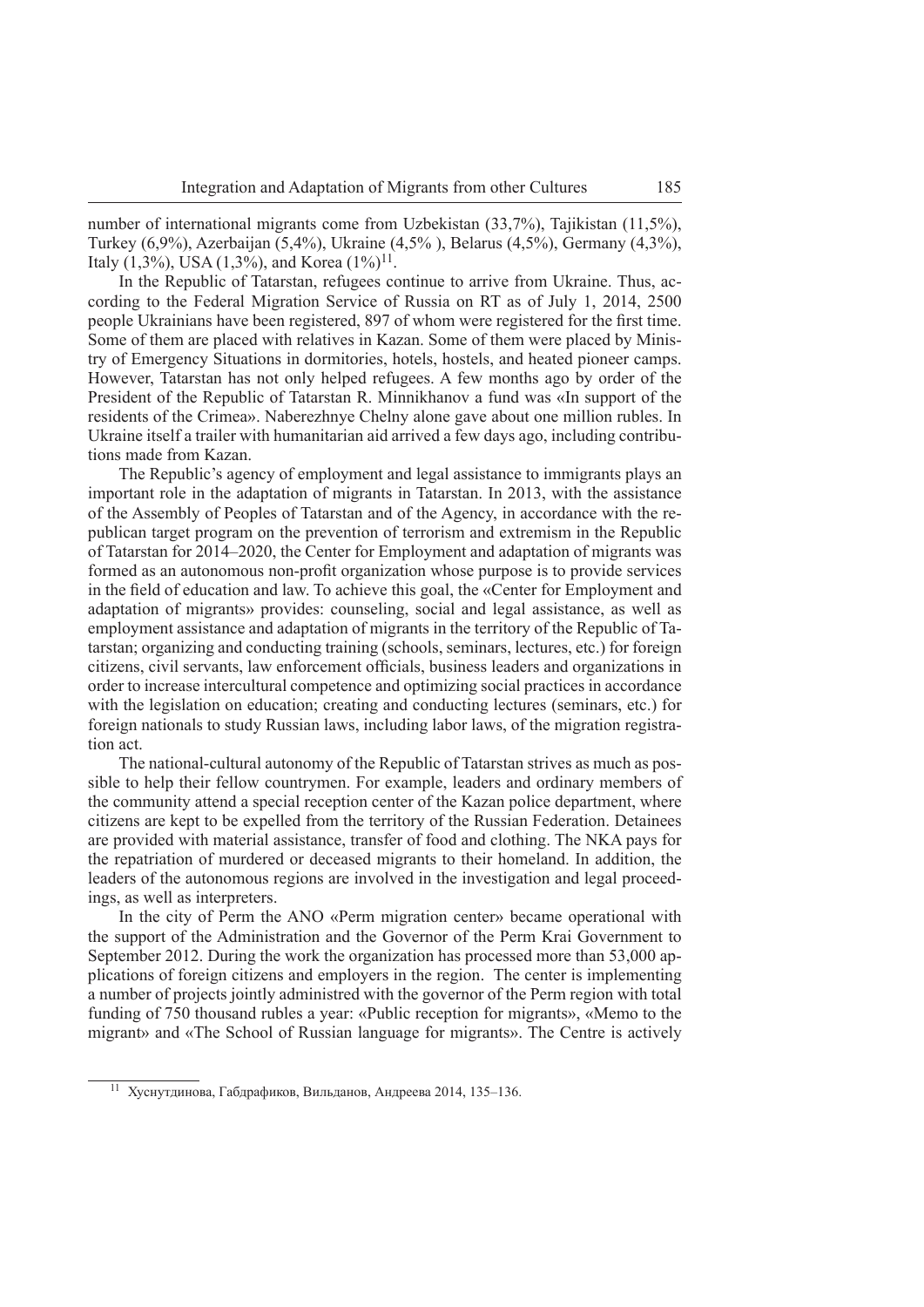cooperating with the Agency for Employment of the Perm Krai and employers in the region, to recruit foreign workers and giving them a range of services<sup>12</sup>.

Currently, the Center is the only regional platform that provides comprehensive services to foreign citizens on the principle of «one window». It provides a unique opportunity for foreign citizens to receive government services in terms established by the legislation on the principle of «single window», without losing time to move to different areas of the city in order to obtain services by organizations providing highly specialized services in the field of labor migration. Integrated service delivery is especially important for those foreign nationals who do not speak Russian and do not know how to get around in the Perm region.

In addition to the activities of the Centre, the Perm region also runs a public reception. «Since May 2015, the city of Perm has begun the public reception of advisory services to migrants and their families, – says the head of the department of international relations of the Department of internal policy of the Administration of the Governor of Perm Krai Alexander Subbotin. – The necessary legal assistance to foreign nationals arriving Perm is provided free of charge».

The Samara region is home to about 3,3 million people. According to the National Population Census of 2010, the region is home to 140 nationalities, but is numerically dominated by Russians (2,6 million) And in the region are also Tatars  $(126,100)^{13}$ Additionally, the Chuvash live here as well as Mordvinians, Ukrainians, Armenians, Kazakhs and others. The Samara region is one of the regions of the Volga federal District, where there is very high migration activity. According to Federal Migration Service reports, in the period from 2007 to 2012 about 1,3 million foreign nationals were registered.14 Here it is necessary to take into account that in the Samara region are many transit migration flows. For five months of  $2014 - 100000$  foreign citizens were recorded, who come mainly from the CIS countries – Uzbekistan (48,7%), Tajikistan (18,4%), Kyrgyzstan (11%).

The Samara region has accumulated a great experience of public debate on the regulation of labor migration and integration. Round tables are regularly held, main suppliers of foreign labor in the Samara region are Uzbekistan, Tajikistan and Kyrgyzstan. Seminars, scientific conferences at various levels, which are attended by representatives of the authorities and representatives of civil society, and religious leaders are also held. In 2014, a meeting of the Public Council under the Federal Migration Service of the Samara region was held, to discuss the role of national-cultural associations and religious organizations in the prevention of crimes and inter-ethnic conflicts.

However, the main function of the migration service of the Samara region is considered the registration control of workers and their employers. Also in 2014, there was the opening of the largest in the Volga federal district center for the temporary detention of foreigners subject to deportation or administrative expulsion from Russia. In this institution fall under the court decision migrant workers who violate Russian laws and will be deported. With regard to integration, this is how the Federal Migration Service takes part in the framework of public-private partnership.

 $12$  Хуснутдинова 2015, 81-82.

<sup>13</sup>Ляймин 2014.

<sup>14</sup>Мухаметшина 2013, 38.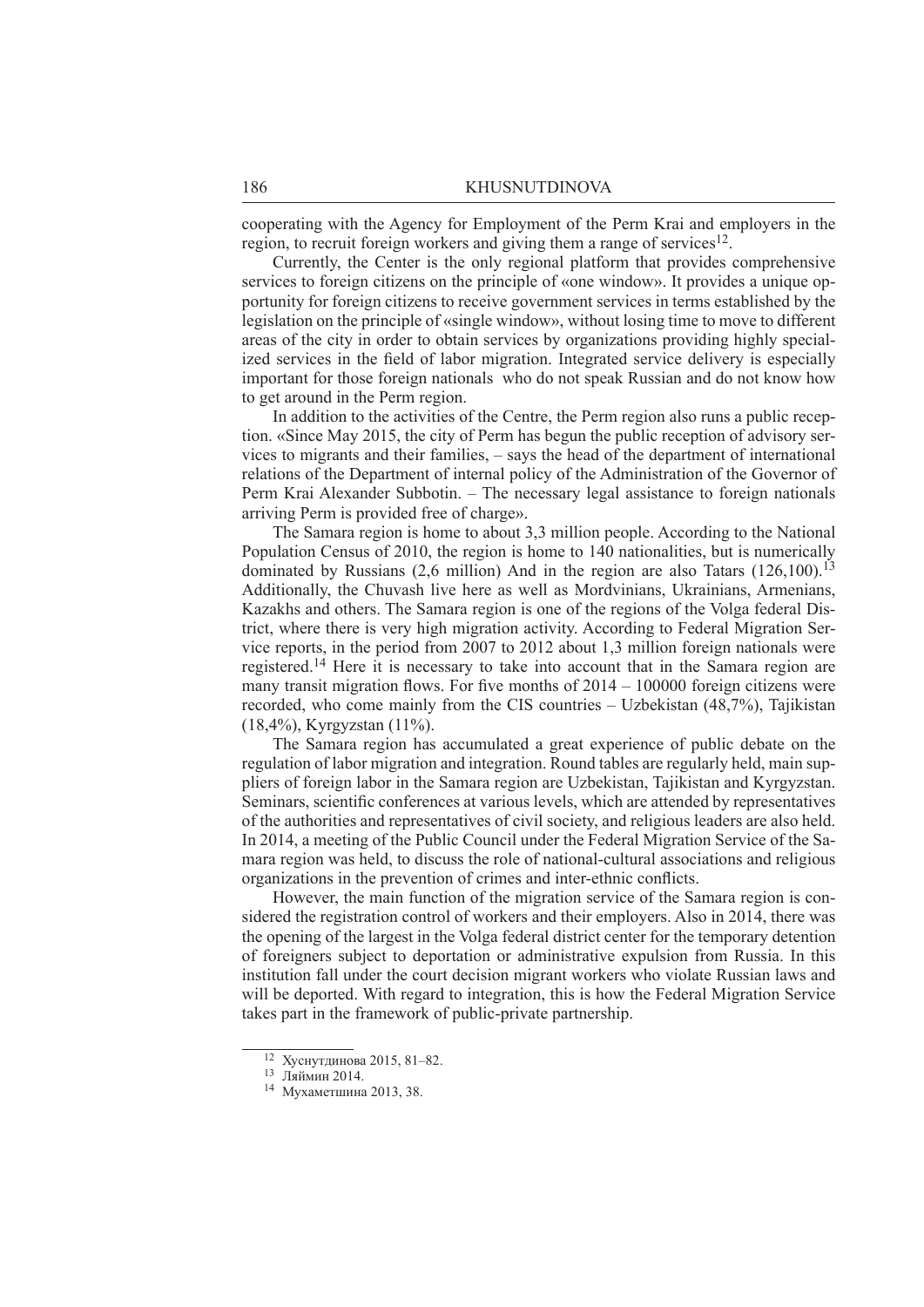In order to ensure favorable conditions for ethnic and cultural development, preservation of languages, and traditions the MAS CO «House of Friendship of Peoples» (Samara) has operated since 2001. According to the management of the national and confessional policy monitoring department head of the public opinion of the Administration of Samara Region Governor NP Osipova, with the support of the House of Friendship there are massive ethno-cultural events held annually, such as the Kazakh holidays «Kamal Ait» and «Navruz», the Korean «Solnal» and the Armenian «trndez». Since 2008 the House of Friendship has carried out free consultations on migration issues for migrant workers, held adaptation courses «migrant school» and training seminars on the theme «What you need to know about local customs and traditions». Such meetings are held not just by consultants, lawyers and social activists, but also by representatives of the Federal Migration Service and the Interior Ministry. The Friendship House publishes various manuals and pamphlets for migrants. This device assists the Government of Samara region. For example, the House published booklets called «Migrants on the Samara Region», «Information for foreign citizens and persons without citizenship», «Memo for foreign nationals or persons who arrived in the Russian Federation in a manner not requiring a visa or a work permit». Importantly, these materials are available not only in Russian, but also in the Uzbek, Kyrgyz, and other languages. Back in 2011 it published a brochure called, «Samara region. Migrants Guide», which includes material on the history and contemporary life of the local population, the current legislation and the conditions of stay of migrants in the Samara region. We publish specialized material on the history and ethnography of the region, a brochure about the modern life of different groups of the population, such as «Kazakhs Samara Region», «The Ukrainians Samara Region», and «The Germans Samara Region».

Of the various social organizations, the national-cultural associations have provided the most help to migrants to help them to adapt. In the Samara region there are more than 100 ethnic and cultural associations, including 43 national-cultural autonomy of the local, regional and federal levels. There are such well-known organizations in the region as the «League of the Samara region of Azerbaijanis», Kyrgyz organization «Manas-Ata», Tajik «Paivand-Unity», and «Uzbek community». Since 2007, there has been the Federal National Cultural Autonomy of Russian Kazakhs with the center in Samara. Also, there are 17 Sunday schools, Azerbaijani, Armenian, Georgian, Kirghiz, etc. Most of the national-cultural associations have their own printing press<sup>15</sup>.

The Orenburg region is one of the largest regions of the Russian Federation, located in two parts of the world, Europe and Asia. The Orenburg Region is an attractive region for foreign citizens. This is due to the position of the border region, the presence of railways and highways connecting the European part of the Russian Federation in the Urals and Siberia, as well as the direct access to Kazakhstan, Tajikistan, Uzbekistan, Turkmenistan and North Caucasus. For example, in 2014 in the territory of Orenburg region there were 97500 migrations registred: foreign citizens and stateless persons. (Same period 2013 - 87 ths.)<sup>16</sup>.

The labour activity of migrants is concentrated in construction, agriculture, commerce and industry. Their employment is weakly represented in the social sphere: education, health, provision of utilities, home, social services and other activities.

<sup>15</sup> Khusnutdinova, Istamgalin, Galliulin, Bakulinа, Sadykova, Nifontov 2016, 84–85.

<sup>16</sup> Ameline, Denisov, Morgunov 2014, 42.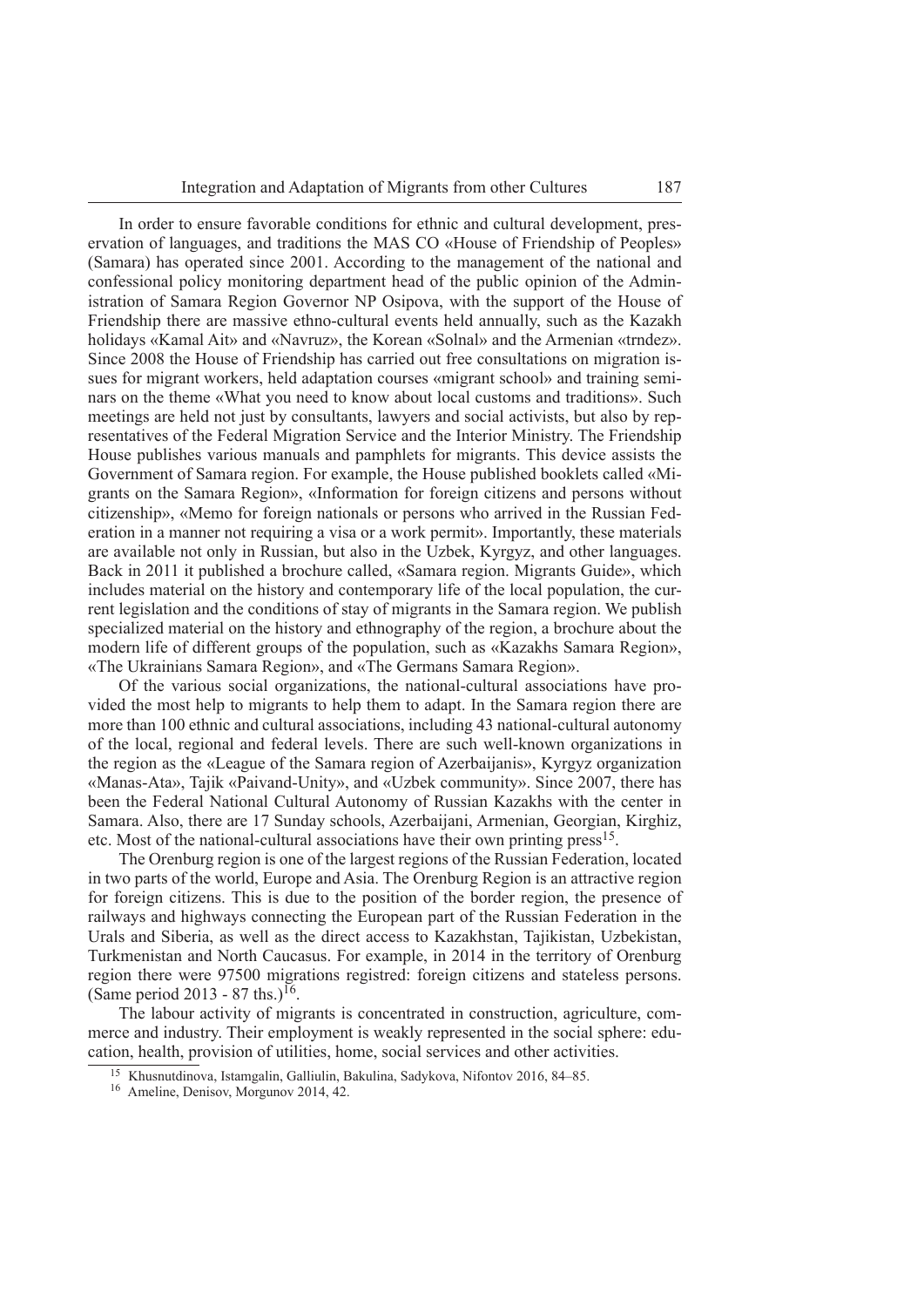The region is actively working to integrate migrants into the local community. This includes the development and implementation of special projects related to the integration and adaptation for foreigners while they are in the Orenburg Region. This is the policy in the region, which is doing everything possible to strengthen the unity of the Russian state and the preservation of the ethnic and cultural identity of the peoples of the Orenburg region. Thus, the region has received widespread practice in the development of implementation of the national policy of regional programs, including the preservation and development of national cultures. Currently the Office of the Governor and the Government of the Orenburg region has successfully implemented the program «Realization of the national policy of regional models of the Orenburg region for 2013-2015». An important direction of this program is to support the ethnic and cultural activity of national-cultural associations. In the Orenburg region there are 126 national centers. The national organizations have representatives of 21 ethnic groups. There are 57 associations officially registered with the judicial authorities.

In September 2013 the City of Orenburg opened «Centre for social adaptation of migrant workers». This center is one of the pilot projects to change the temporary accommodation center status of internally displaced persons in the Center for Social Adaptation of foreign migrants to the socio-economic and cultural conditions of Russia17. A similar project was implemented in the Tambov region. This center was created for temporary labor migrants in order to help them adapt them to local conditions. The center provides accommodation rooms with all amenities; conducts instruction in the Russian language, Russian history and the basis of legislation of the Russian Federation with a certificate on the results of testing; organizes various events, attracting national and cultural and religious associations, and arranges trips to museums and the attractions of Orenburg. In addition, the center helps to collect documents for the registration of migrant workers and organizes the monitoring of compliance with internal regulations in their places of residence. Accommodation can be paid for either by employers or the residents themselves. Upon the completion of training, the Federal Migration Service of Russia in the Orenburg region evaluates the most successful participants to decide whether to give them permission for temporary residence in the Russian Federation.

*Discussion.* The term «integration» has a long history and is one of the most used in a variety of contexts, primarily economic. This research concerns the integration of refugees and migrants and are particularly prevalent in countries where the influx of migrants is not only traditional but also where the nation itself was created by migrants, and where there has been increasing dynamics of migration processes as a result of social, ethnic conflicts and economic disasters.

Integration is a mutual, dynamic and ongoing process. «From migrant integration requires a willingness to adapt to a new way of life for him the community in which he finds himself, without losing their cultural identity. From a society that accepts migrants, and the communities to whom the migrant attaches himself, integration requires a hospitable and sympathetic attitude to migrants, and from government agencies it is necessary to have the willingness to meet the needs of newcomers».

The term adaptation<sup>18</sup> (from the Latin adaptatio - Device) as a scientific concept first began to be used in the physiology of the 2 nd half of XIX century. Thanks to

<sup>17</sup> Khusnutdinova, Ilyasova, Yurochkin 2015, 193–194.

<sup>18</sup>Рыбаковский 2003, 6.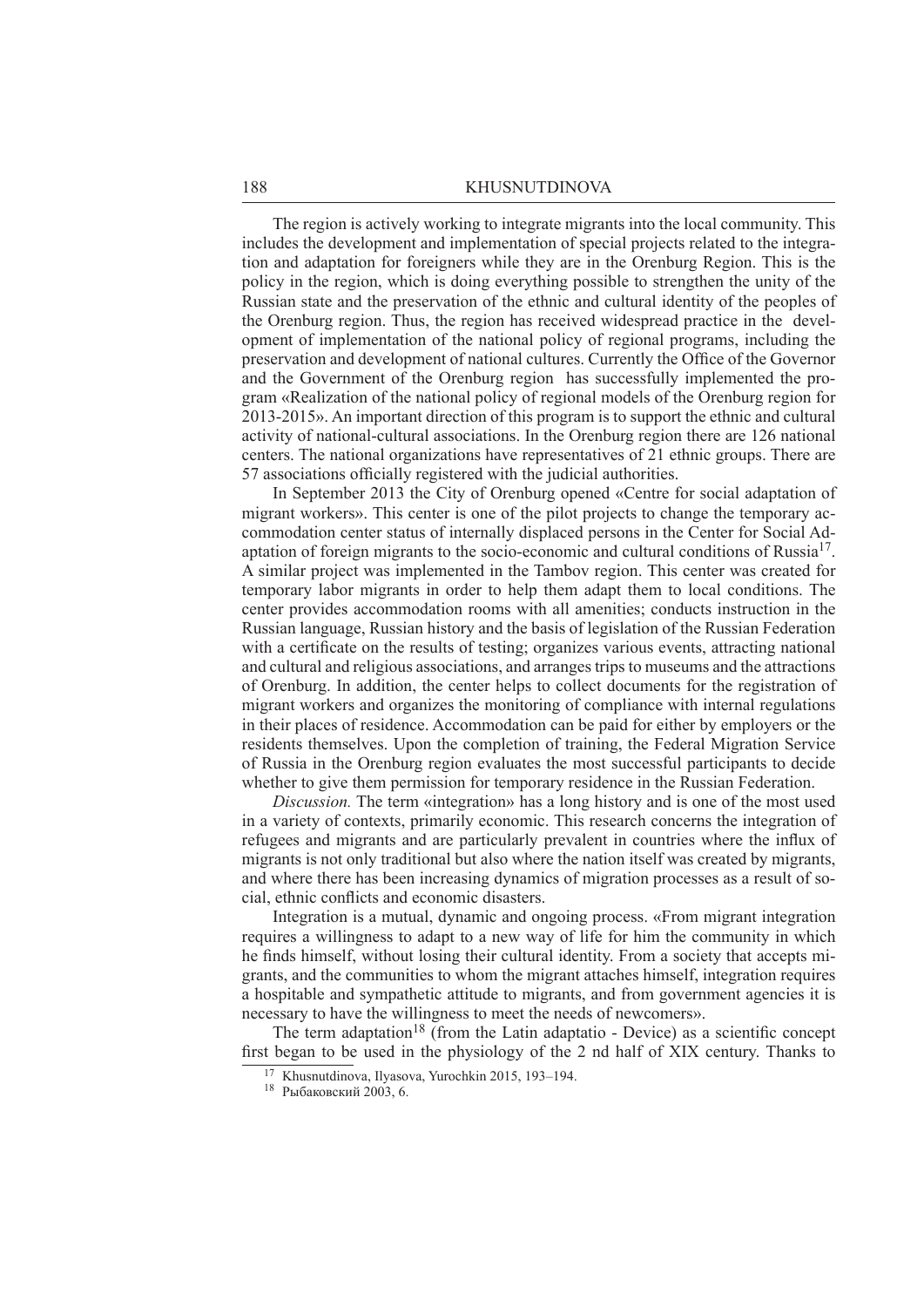the German physiologist G. Aubert. The sense of the device meant the organ of vision or hearing to the action of external stimuli. Currently, adaptation is one of the most important interdisciplinary scientific concepts widely and extensively analyzed in the biomedical, information technology and social sciences. As part of this work is of interest to us is one of the most important types of adaptation - social adaptation, which will be considered with respect to the social group of forced migrants and local territorial communities.

A number of publications (V. Amelin, B. Belozerov, F. Borodkin, E. Vinogradov, I. Gabdrafikova, V. Gritsenko, Z. Kalugin, I. Karabulatova<sup>19</sup>, L. Korel, R. Kostina, E. Miller, N. Mukhametshin, S. Panarin S. Ryazantsev, L. Khusnutdinova) highlight the adaptation of migrants in the various regions of Russia.

Of particular interest for the development of the sociological theory of adaptation of migrants are working L. Makarova, G. Morozova, L. Rybakovsky, N. Tarasova and V. Shapiro on the theoretical modeling of migratory behavior. While in recent years research on the problems of refugees and ides has become much more active, many questions remain insufficiently developed: not yet resolved are the fundamental issues of methodological and conceptual nature related to the disclosure of migration, identifying its causes, and methods of measuring its intensity and efficiency.

# **Conclusion**

In the Ural-Volga region, namely in Bashkortostan and Tatarstan, Perm Krai, Samara, and Orenburg regions, which have a large number of arriving migrants, generally favorable conditions of social and cultural adaptation of migrants are present. The very presence in these regions of a large number of foreign migrant workers confirms that the conditions are really good. At the same time, the problems of adaptation and integration of migrants do not only concern regional authorities, but also civil society organizations, and in many areas are carried out jointly - in the framework of a publicpublic partnership. A special role is played by national-cultural organizations; they contribute to the formation of the atmosphere of tolerance. Helping fellow workers and immigrants from neighboring countries, these organizations do not seek, as they did in the past, to lock in their «internal ethno-cultural interests». Their task now includes the promotion of migrants to the widest possible social interaction, because ultimately cooperation and collaboration is the most effective way to a smooth integration.

#### ЛИТЕРАТУРА

Амелин, В.В., Денисов, Д.Н., Моргунов, К.А. 2014: Гражданские инициативы и миротворческий потенциал институтов гражданского общества Оренбургской области в предупреждении межэтнических конфликтов и обеспечении гражданского согласия. *Этнопанорама* 1-2, 40–47.

Арсланов, И.М. 2013: *Доклад по подготовке проекта Программы по сохранению и укреплению межнациональных и межконфессиональных отношений в г. Казани на 2014– 2018 гг. на аппаратном совещании 25 ноября 2013 г.* [Электронный ресурс]. – Режим доступа: http://www.kzn.ru/old/page19577.htm

<sup>19</sup> Karabulatova 2013.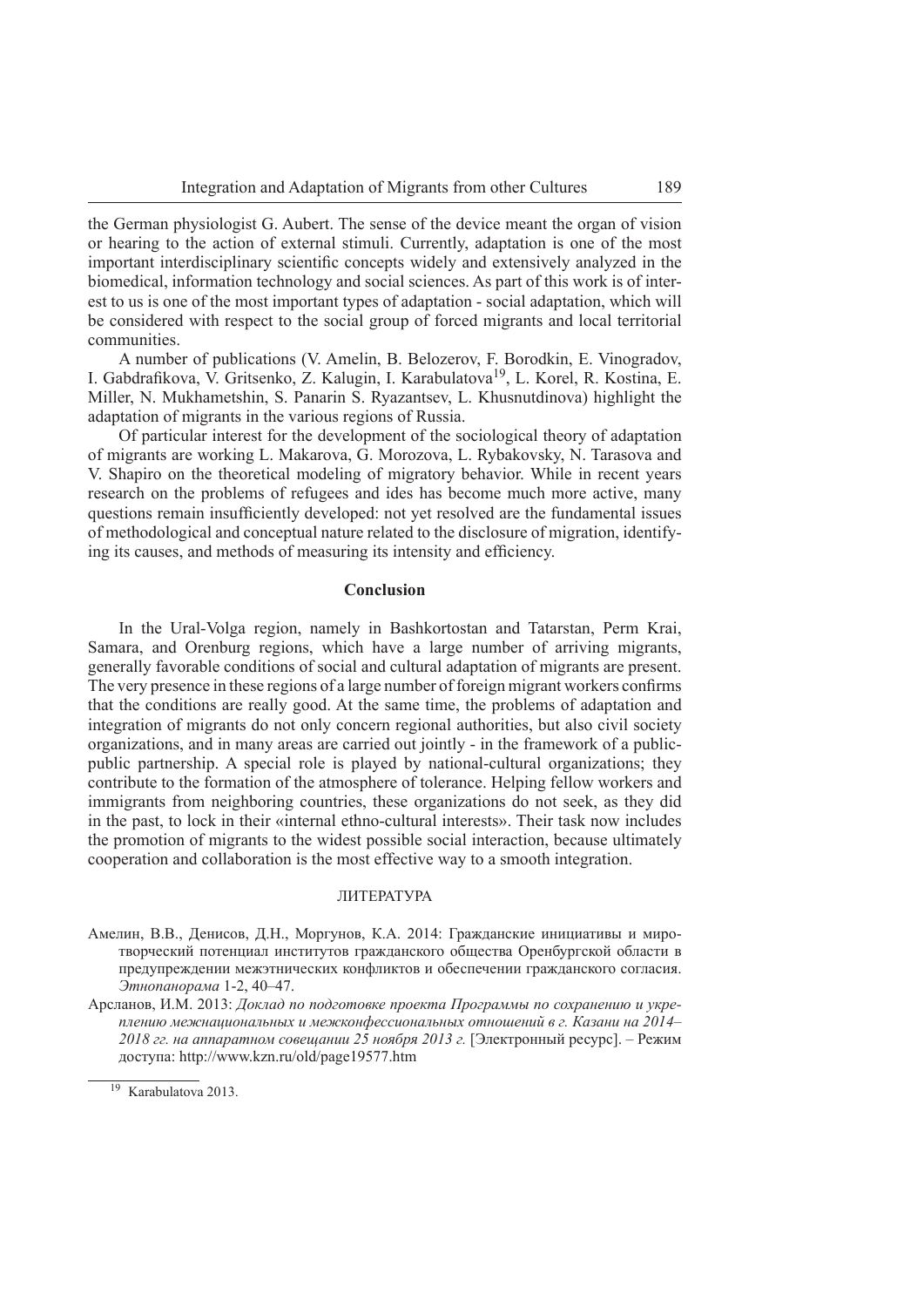- Барышева, Ю.С. 2007: *Социокультурная адаптация мигрантов в условиях современного мегаполиса: на примере г. Москвы.* [Электронный ресурс]. – Режим доступа: http://www.dissercat.com/content/sotsiokulturnaya-adaptatsiya-migrantov-v-usloviyakhsovremennogo-megapolisa-na-primere-moskv
- Воскресенский, П. 2014: *Открытие консультационного пункта по вопросам цыганского населения.* [Электронный ресурс]. – Режим доступа: http://regionsamara.ru/ readnews/40878/.
- Габдрафиков, И.М., Карабулатова, И.С., Хуснутдинова, Л.Г. 2015: Социальная адаптация трудовых мигрантов в мусульманских регионах России: роль и место этноконфессионального фактора в Поволжье. В кн.: Осипова, Г.В., Карабулатовой, И.С., Галиуллиной, С.Д., Коберси, И.С. (ред.), *Социально-экономические и гуманитарно-философские проблемы современной науки.* Москва–Уфа–Ростов на Дону, 116–127.
- Габдрафиков, И.М., Хуснутдинова, Л.Г. 2015: Опыт регионов Поволжья по интеграции мигрантов в местное сообщество. *Вестник Орловского государственного университета. Серия: Новые гуманитарные исследования. Федеральный научно-практический журнал* 3 (44)*,* 149–153.
- Габдрафиков, И.М., Хуснутдинова, Л.Г. 2015а: Интеграция мигрантов в республиках Поволжья как проблема общественного восприятия и общественно-государственного партнерства. *Исторические, философские, политические и юридические науки, культурология и искусствоведение. Вопросы теории и практики* 12 (4), 47–50.
- Ганиев, А.М., Васильев, В.А., Гатауллин, Р.Ш. (ред.) 2013: *Миграция населения в Республике Башкортостан: статистический сборник*. Ч. 1. 6. Уфа.
- Духанин, К.Д. 2015: *О деятельности УФМС России по Оренбургской области по реализации задач Стратегии государственной национальной политики Российской Федерации.* [Электронный ресурс]. – Режим доступа: http://www.ufmsoren.ru/ News/2014/10/20141009.htm
- Киров, А. 2015: *В Самарской области ведется работа по легализации трудовых мигрантов.* [Электронный ресурс]. – Режим доступа: http://www.tolkochto.ru/news/ society/52326.html
- Лямин, А.С. 2014: *Опыт реализации этнокультурного диалога в XXI веке на примере Самарской области.* [Электронный ресурс]. – Режим доступа: http://conf.inexo.ru/опытреализации-этнокультурного-диа/.
- Мухаметшина, Н.С. 2013: Интеграция инокультурных мигрантов: социокультурный и политический аспекты. В сб.: Ягафова Е.А., Казакова И.Б., Гокина А.Г., Бондарева В.В. (ред. коллег.), *Проблемы этнокультурного взаимодействия в Урало-Поволжье: история и современность.* Самара, 36–42.
- Осипова, Н.П. 2013: Региональная модель государственной национальной политики как фактор сохранения межэтнической стабильности. В сб.: Ягафова Е.А., Казакова И.Б., Гокина А.Г., Бондарева В.В. (ред. коллег.), *Проблемы этнокультурного взаимодействия в Урало-Поволжье: история и современность.* Самара, 31–35.
- Ромм, М.В. 2002: *Адаптация личности в социуме: теоретико-методологический аспект.* Новосибирск.
- Рыбаковский, Л.Л. 2003: Социальная адаптация мигрантов. *Социологическая энциклопедия:* в 2 т*.* Т.1. М., 116–117.
- Хуснутдинова, Л.Г., Габдрафиков, И.М., Вильданов, Х.С., Андреева, Л.М. 2014: *Роль национально-культурных объединений в интеграции мигрантов в местное сообщество в регионах Поволжья (на примере Республики Башкортостан, Республики Татарстан, Самарской области).* СПб.
- Хуснутдинова, Л., Галиуллина, С., Истамгалин, Р., Бакулина, Ю., Садыкова, Л., Нифонтов, В. 2016: Этнополитические технологии адаптации инокультурных мигрантов в Ура-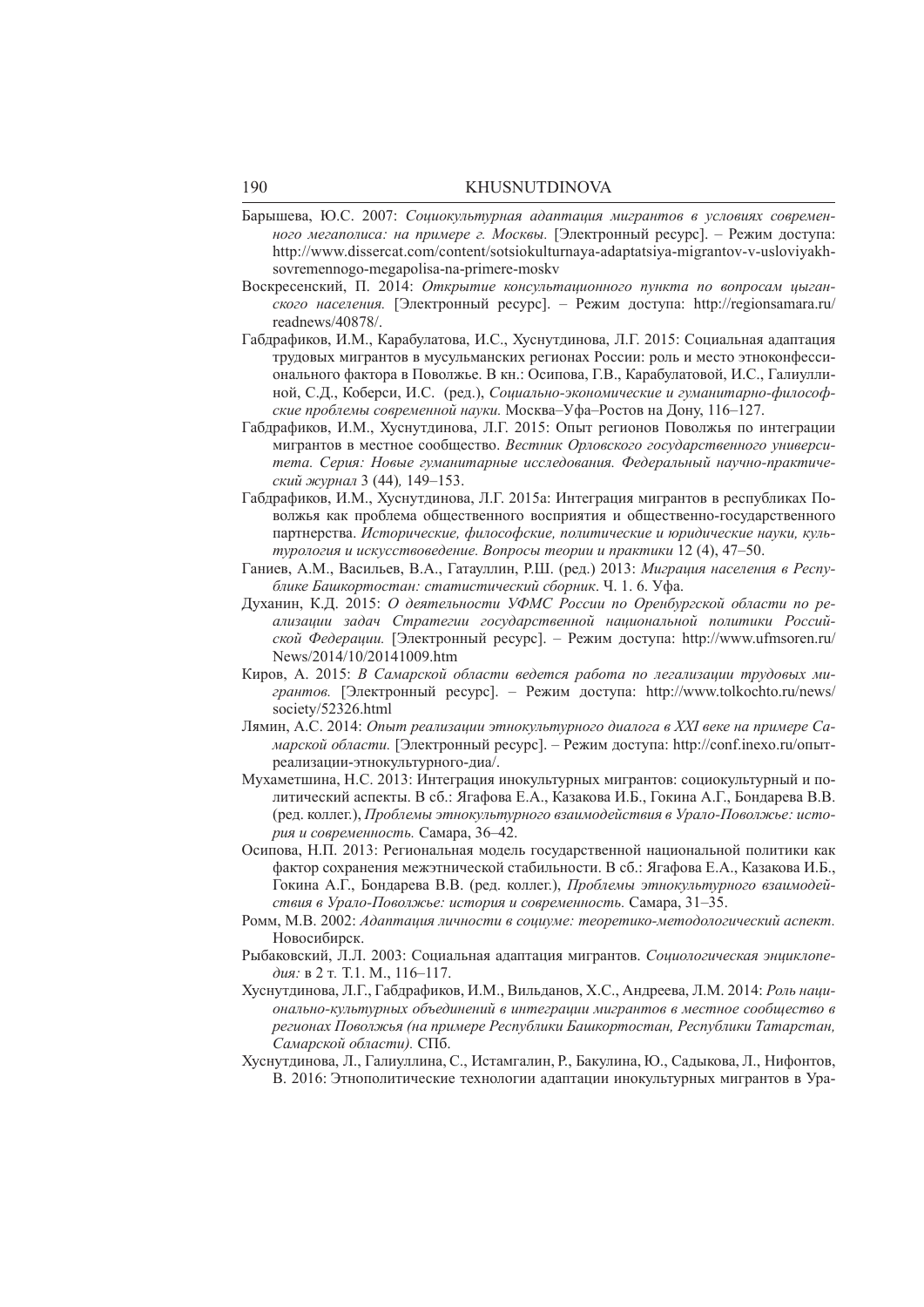ло-Поволжье в контексте «мягкой безопасности». *Центральная Азия и Кавказ* 19 (2),  $92 - 100$ .

- Хуснутдинова, Л.Г., Ильясова, Р.Х. 2015: Миграционные процессы в Республике Башкортостан на рубеже XX – XXI веков. В сб.: *Современное общество, образование и наука:* в 16 частях. Ч. 14. Тамбов, 159–162.
- Хуснутдинова, Л.Г., Ильясова, Р.З., Юрочкин, Д.М. 2015: Миграционная политика по интеграции и адаптации мигрантов в Оренбургской области. *Исторические, философские, политические и юридические науки, культурология и искусствоведение. Вопросы теории и практики* 11 (61), 192–194.
- Хуснутдинова, Л.Г. 2012: *Этносоциальные аспекты адаптации беженцев и вынужденных переселенцев в Республике Башкортостан (1992–2007 гг.).* Уфа.
- Хуснутдинова, Л.Г. 2015: Модели интеграции мигрантов в Приволжском Федеральном округе. *Этнопанорама* 1–2*,* 76–85.
- Хуснутдинова, Л.Г. 2016: *Туркмены в Республике Башкортостан.* Уфа.
- Хуснутдинова, Л.Г. 2016а: К проблеме адаптации и интеграции мигрантов в полиэтничное сообщество (на примере регионов Урало-Поволжья). *Самарский научный вестник* 4 (17)*,* 145–149.
- Федеральная миграционная служба по Республике Башкортостан, 2014: *Доклад о результатах и основных направлениях деятельности УФМС по Республике Башкортостан на 2014 год и плановый период 2015–2017 гг*. [Электронный ресурс]. – Режим доступа: http://www.fmsrb.ru/material.aspx?m=140.
- Чечурина, И. 2015: *В Самаре открылась гостиница для мигрантов.* [Электронный ресурс]. – Режим доступа: https://rg.ru/2012/12/27/reg-pfo/migrant-anons.html.
- Чудилин, М.А. (ред.) 2016: *Национальный состав населения Самарской области: Статистический сборник.* [Электронный ресурс]. – Режим доступа: http://www.admbg. org/attachments/article/2773.
- Gabdrafikov, I.M., Karabulatova, I.S., Khusnutdinova, L.G., Vildanov, Kh. S. 2015: Ethnoconfessional Factor in Social Adaptation of Migrant Workers in the Muslim Regions of Russia. *Mediterranean Journal of Social Science* 6 (3), 213–222.
- Karabulatova, I.S. 2013: The Problems of Linguistic Modeling of New Eurasian Linguistic Personality in Multilinguistic and Mental Environment (by Example of Onomasphere). *Middle-East Journal of Scientific Research 17 (6), 791–795.*
- Karabulatova, I.S., Polivara, Z.V. 2013: Turkic and Slavs: bi-polylinguism in Globalization and Migrations (on an Example of Tumen Region). *Middle-East Journal of Scientific Research* 17 (6)*,* 832–836.
- Khusnutdinova, L., Galiullina, S., Ivanova, O., Bilalova, L., Sayfulina, F. 2015: An Ideal World in the Medieval SUFI Literature of Siberian Tatars. *Mediterranean Journal of Social Science* 6 (3), 207–212.
- Khusnutdinova, L., Vildanov, K., Andreeva, L., Ilyasova, R., Gabdrafikov, I. 2015: Regional Policy on Socio-Cultural Adaptation of Migrant Workers in the Volga Region (Based on the Material of Samara Region). *Mediterranean Journal of Social Science* 6 (3)*,* 223–229.
- Khusnutdinova, l., Istamgalin, S., Galliulina, C., Bakulina, Yu., Sadykova, l. Nifontov, B. 2016: Ethnopolitical adapting the latter migrants in the Ural-Volga region in the context of «soft security». *Central Asia and the Caucasus* 19 (2), 92–100.
- Ryazantsev, S.V., Pismennaya, E.E., Karabulatova, I.S., Akramov, Ch. 2014: Transformation of sexual and matrimonial behavior of Tajik labor migrants in Russia. *Asian Social Science* 10 (20), 174–183.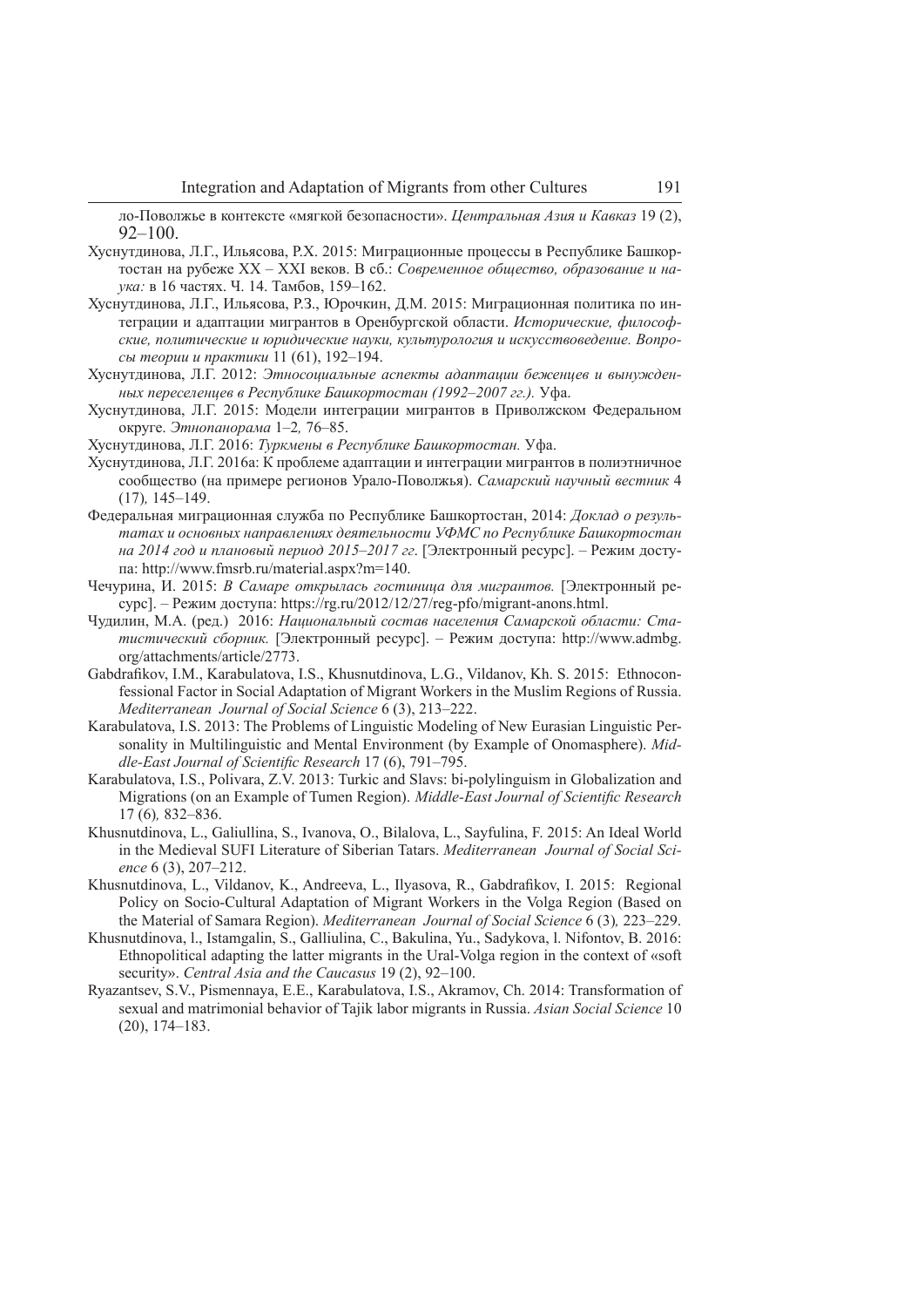#### **REFERENCES**

- Amelin, V.V., Denisov, D.N., Morgunov, K.A. 2014: Grazhdanskie iniciativy i mirotvorcheskiy potencial institutov grazhdanskogo obshhestva Orenburgskoy oblasti v preduprezhdenii mezhetnicheskih konfliktov i obespechenii grazhdanskogo soglasiya [Civic Initiatives and Peacekeeping Capacity of Civil Society Institutions in Orenburg Oblast in the Prevention of Inter-Ethnic Conflicts and Ensuring Civic Harmony]. *Etnopanorama* [*Etnopanorama*] 1-2, 40–47.
- Arslanov, I.M. 2013: *Doklad po podgotovke proekta Programmy po sohraneniyu i ukrepleniyu mezhnacional'nyh i mezhkonfessional'nyh otnosheniy v g. Kazani na 2014–2018 gg. na apparatnom soveshhanii 25 nojabrja 2013 g.* [*A Report on the Preparation of the Draft Programme for the Preservation and Strengthening of Interethnic and Interfaith Relations in Kazan for 2014-2018 at the Staff Meeting on 25 November 2013*], http://www.kzn.ru/old/ page19577.htm
- Barysheva, Ju.S. 2007: *Sociokul'turnaya adaptaciya migrantov v usloviyah sovremennogo megapolisa: na primere g. Moskvy* [*Sociocultural Adaptation of Migrants in the Modern Metropolis: Case Study in Moscow*], http://www.dissercat.com/content/sotsiokulturnayaadaptatsiya-migrantov-v-usloviyakh-sovremennogo-megapolisa-na-primere-moskv
- Chechurina, I. 2015: *V Samare otkrylas' gostinica dlja migrantov* [*In Samara Opened a Hotel for migrants*]*,* https://rg.ru/2012/12/27/reg-pfo/migrant-anons.html.
- Chudilin, M.A. (red.) 2016: Nacional'nyy sostav naselenija Samarskoy oblasti: Statisticheskiy sbornik [*National Composition of the Population of Samara Region: Statistical Collection*], http://www.admbg.org/attachments/article/2773.
- Duhanin, K.D. 2015: *O deyatel'nosti UFMS Rossii po Orenburgskoj oblasti po realizacii zadach Strategii gosudarstvennoy nacional'noy politiki Rossiyskoy Federacii* [*On the Activities of the FMS of Russia on the Orenburg Region on the Realization of the Objectives of the Strategy of Russian State Policy on Nationalities*], http://www.ufmsoren.ru/ News/2014/10/20141009.htm
- Gabdrafikov, I.M., Husnutdinova, L.G. 2015: Opyt regionov Povolzh'ya po integracii migrantov v mestnoe soobshhestvo [Volga Regions Experience on Integration of Migrants in the Local Community]. *Vestnik Orlovskogo gosudarstvennogo universiteta. Serija: Novye gumanitarnye issledovanija. Federal'nyj nauchno-prakticheskiy zhurnal* [*Bulletin of Orel State university. Series: New Humanitarian Research*] 3 (44), 149–153.
- Gabdrafi kov, I.M., Husnutdinova, L.G. 2015a: Integraciya migrantov v respublikah Povolzh'ya kak problema obshhestvennogo vosprijatiya i obshhestvenno-gosudarstvennogo partnerstva. Istoricheskie, filosofskie, politicheskie i yuridicheskie nauki, kul'turologija i iskusstvovedenie [The Integration of Migrants in the Volga Republics as a Problem of Public Perception and Public-public Partnerships]. *Voprosy teorii i praktiki* [*Questions of theory and practice*] 12 (4), 47–50.
- Gabdrafikov, I.M., Karabulatova, I.S., Husnutdinova, L.G. 2015: Social'naya adaptaciya trudovyh migrantov v musul'manskih regionah Rossii: rol' i mesto etnokonfessional'nogo faktora v Povolzh'e [Social Adaptation of Labour Migrants in the Muslim Regions of Russia: the Role and Place of the Bother Factor in the Volga Region] In: Osipova, G.V., Karabulatovoy, I.S., Galiullinoy, S.D., Kobersi, I.S. (red.), *Social'no-ekonomicheskie i gumanitarno-fi losofskie problemy sovremennoy nauki* [*Socio-economic and Humanities and Philosophical Problems of Modern Science*]. Moscow–Ufa–Rostov on Don, 116–127. Gabdrafikov, I.M., Karabulatova, I.S., Khusnutdinova, L.G., Vildanov, Kh. S. 2015: Ethnoconfessional Factor in Social Adaptation of Migrant Workers in the Muslim Regions of Russia. *Mediterranean Journal of Social Science* 6 (3), 213–222.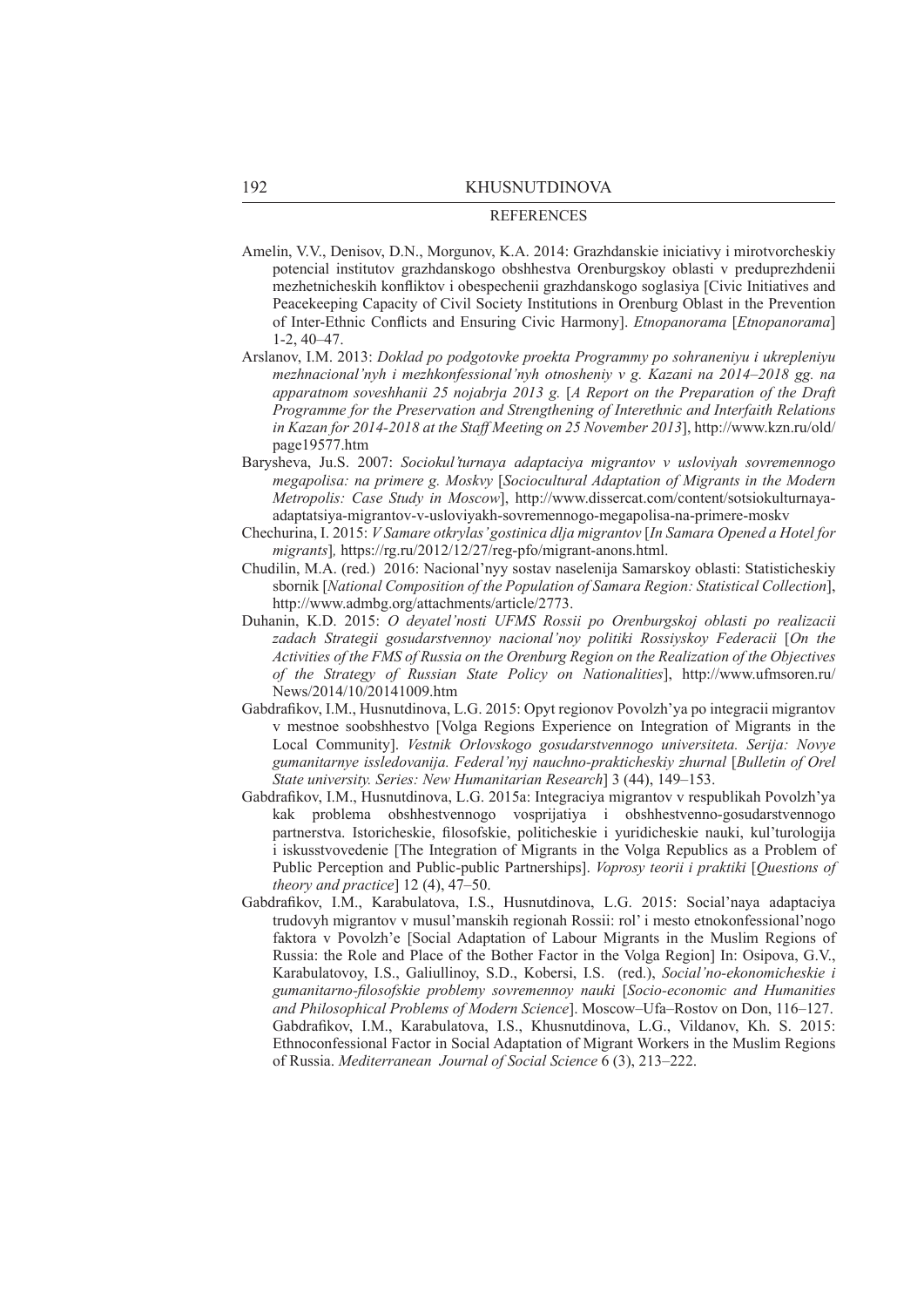- Ganiev, A.M., Vasil'ev, V.A., Gataullin, R.Sh. (red.) 2013: *Migraciya naselenija v Respublike Bashkortostan: statisticheskiy sbornik.* Ch. 1. 6. [*Migration in the Republic of Bashkortostan: Statistical Compendium*]. Ufa.
- Husnutdinova, L.G. 2012: *Etnosocial'nye aspekty adaptacii bezhencev i vynuzhdennyh pereselencev v Respublike Bashkortostan (1992–2007 gg.)* [*Ethno-Social Aspects of Adaptation of Refugees and Internally Displaced Persons in the Republic of Bashkortostan*]*.* Ufa.
- Husnutdinova, L.G. 2015: Modeli integracii migrantov v Privolzhskom Federal'nom okruge [Models of Integration of Migrants in the Volga Federal District]. *Jetnopanorama* [*Ethnopanorama*] 1-2, 76–85.
- Husnutdinova, L.G. 2016: *Turkmeny v Respublike Bashkortostan* [*Turkmens in the Republic of Bashkortostan*]. Ufa.
- Husnutdinova, L.G. 2016a: K probleme adaptacii i integracii migrantov v polijetnichnoe soobshhestvo (na primere regionov Uralo-Povolzh'ya). *Samarskiy nauchny vestnik* [*Samara Journal of Science*] 4 (17), 145–149.
- Husnutdinova, L.G., Gabdrafi kov, I.M., Vil'danov, H.S., Andreeva, L.M. 2014: *Rol' nacional'nokul'turnyh obedineniy v integracii migrantov v mestnoe soobshhestvo v regionah Povolzhya (na primere Respubliki Bashkortostan, Respubliki Tatarstan, Samarskoy oblasti)* [*The Role of National-Cultural Associations in the Integration of Migrants into Local Communities in the Regions of the Volga Region (by the Example of the Republic of Bashkortostan, the Republic of Tatarstan, Samara Oblast)*]. Saint-Petersburg.
- Husnutdinova, L.G., Il'yasova, R.H. 2015: Migracionnye processy v Respublike Bashkortostan na rubezhe XX – XXI vekov [Migration Processes in the Republic of Bashkortostan at the Turn of the XX–XXI Centuries]. In: *Sovremennoe obshhestvo, obrazovanie i nauka*: v 16 chastyah. Ch. 14. [*Modern Society, Education and Science*]. Tambov, 159–162.
- Husnutdinova, L.G., Il'yasova, R.Z., Jurochkin, D.M. 2015: Migracionnaja politika po integracii i adaptacii migrantov v Orenburgskoy oblasti. Istoricheskie, filosofskie, politicheskie i yuridicheskie nauki, kul'turologiya i iskusstvovedenie [Migration Policies on the Integration and Adaptation of Migrants in the Orenburg Region. Historical, Philosophical, Political and Law Sciences, Culturology and Study of Art]. *Voprosy teorii i praktiki* [*Questions of Theory and Practice*] 11 (61), 192–194.
- Karabulatova, I.S. 2013: The Problems of Linguistic Modeling of New Eurasian Linguistic Personality in Multilinguistic and Mental Environment (by Example of Onomasphere). *Middle-East Journal of Scientific Research 17 (6), 791–795.*
- Karabulatova, I.S., Polivara, Z.V. 2013: Turkic and Slavs: bi-polylinguism in Globalization and Migrations (on an Example of Tumen Region). *Middle-East Journal of Scientific Research* 17 (6)*,* 832–836.
- Khusnutdinova, L., Galiullina, S., Ivanova, O., Bilalova, L., Sayfulina, F. 2015: An Ideal World in the Medieval SUFI Literature of Siberian Tatars. *Mediterranean Journal of Social Science* 6 (3), 207–212.
- Khusnutdinova, L., Galiullina, S., Ivanova, O., Bilalova, L., Sayfulina, F. 2015: An Ideal World in the Medieval SUFI Literature of Siberian Tatars. *Mediterranean Journal of Social Science* 6 (3), 207–212.
- Khusnutdinova, l., Istamgalin, S., Galliulina, C., Bakulina, Yu., Sadykova, l. Nifontov, B. 2016: Ethnopolitical adapting the latter migrants in the Ural-Volga region in the context of «soft security». *Central Asia and the Caucasus* 19 (2), 92–100.
- Khusnutdinova, L., Vildanov, K., Andreeva, L., Ilyasova, R., Gabdrafikov, I. 2015: Regional Policy on Socio-Cultural Adaptation of Migrant Workers in the Volga Region (Based on the Material of Samara Region). *Mediterranean Journal of Social Science* 6 (3)*,* 223–229.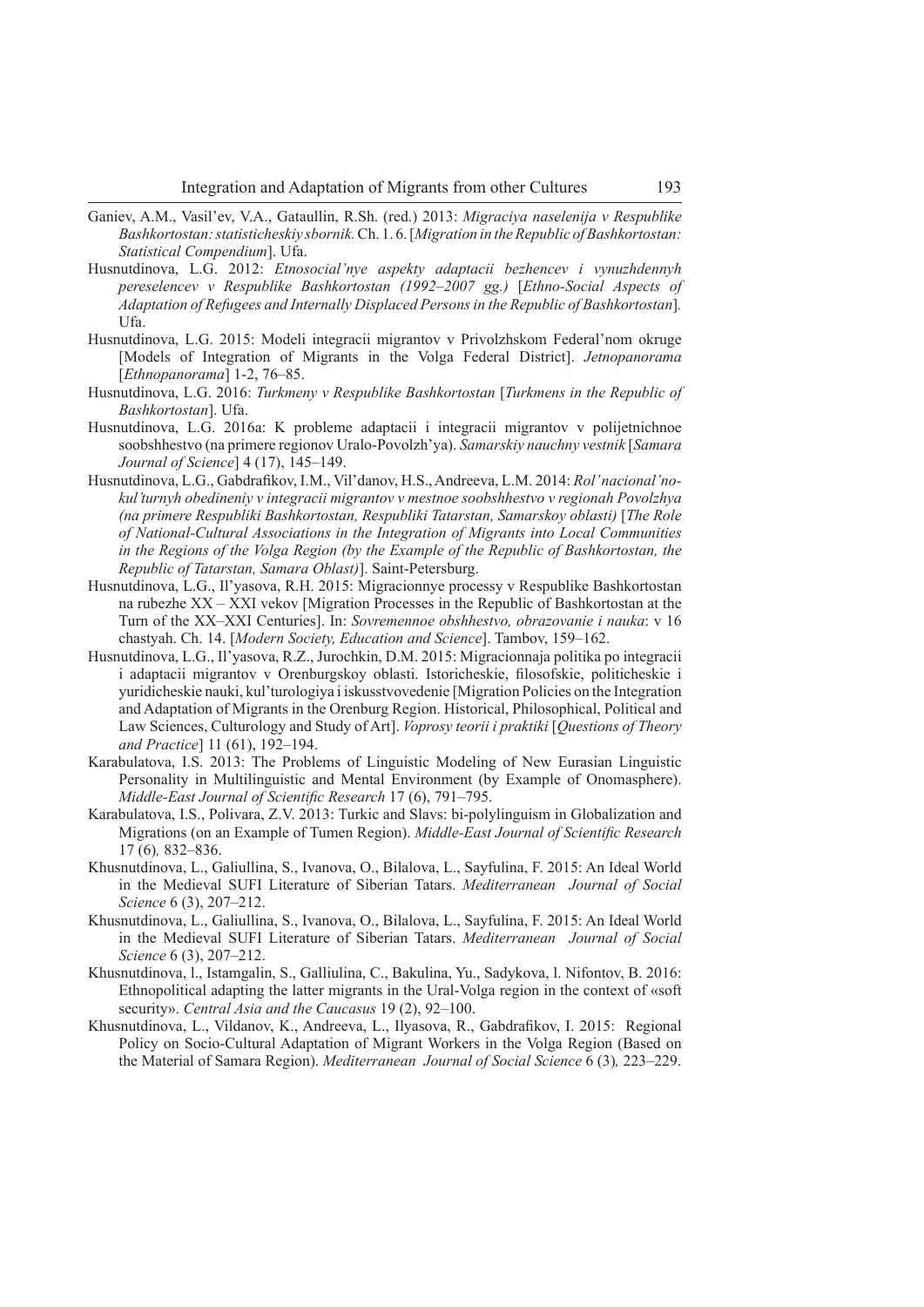- Khusnutdinova, L., Vildanov, K., Andreeva, L., Ilyasova, R., Gabdrafikov, I. 2015: Regional Policy on Socio-Cultural Adaptation of Migrant Workers in the Volga Region (Based on the Material of Samara Region). *Mediterranean Journal of Social Science* 6 (3)*,* 223–229.
- Khusnutdinova, L., Vildanov, K., Andreeva, L., Ilyasova, R., Gabdrafikov, I. 2015: Regional Policy on Socio-Cultural Adaptation of Migrant Workers in the Volga Region (Based on the Material of Samara Region). *Mediterranean Journal of Social Science* 6 (3)*,* 223–229.
- Lyamin, A.S. 2014: *Opyt realizacii etnokul'turnogo dialoga v XXI veke na primere Samarskoj oblasti* [*Experiences of Ethno-Cultural Dialogue in the 21st Century for Example, Samara region*], http://conf.inexo.ru
- Muhametshina, N.S. 2013: Integracya inokul'turnyh migrantov: sociokul'turny i politicheskiy aspekty [: Integration of Migrants: the Latter Socio-Cultural and Political Aspects]. In: E.A. Jagafova, I.B. Kazakova, A.G. Gokina, V.V. Bondareva (red.): *Problemy etnokul'turnogo vzaimodejstviya v Uralo-Povolzh'e: istoriya i sovremennost'* [*Problems of Ethno-Cultural Interaction in the Ural-Volga Region: History and Modernity*] Samara, 36–42.
- Osipova, N.P. 2013: Regional'naya model' gosudarstvennoy nacional'noy politiki kak faktor sohraneniya mezhetnicheskoy stabil'nosti [Regional Model of the State National Policy as a Factor in Maintaining Inter-Ethnic Stability]. In: E.A. Jagafova, I.B Kazakova, A.G. Gokina, V.V. Bondareva (red.), *Problemy etnokul'turnogo vzaimodejstviya v Uralo-Povolzh'e: istoriya i sovremennost'* [*Problems of Ethno-Cultural Interaction in the Ural-Volga Region: History and Modernity*]. Samara, 31–35.
- Romm, M.V. 2002: *Adaptaciya lichnosti v sociume: teoretiko-metodologicheskiy aspect* [*The adaptation of the individual in society: theoretical and methodological aspect*]. Novosibirsk.
- Ryazantsev, S.V., Pismennaya, E.E., Karabulatova, I.S., Akramov, Ch. 2014: Transformation of sexual and matrimonial behavior of Tajik labor migrants in Russia. *Asian Social Science* 10 (20), 174–183.
- Rybakovskiy, L.L. 2003: *Social'naya adaptaciya migrantov. Sociologicheskaya enciklopediya*  [*Demographic Conceptual Dictionary*]: v 2 t. T.1. Moscow, 116–117.
- Voskresenskiy, P. 2014: *Otkrytie konsul'tacionnogo punkta po voprosam cyganskogo naseleniya* [*Opening of Consultation Centers on Issues of the Roma Population*], http://regionsamara. ru/readnews/40878/

### ИНТЕРГРАЦИЯ И АДАПТАЦИЯ ИНОКУЛЬТУРНЫХ МИГРАНТОВ В УРАЛО-ПОВОЛЖСКОМ РЕГИОНЕ

### Л.Г. Хуснутдинова

### *Уфимский государственный нефтяной технический университет, Уфа, Россия,* lavanda-55@mail.ru

*Аннотация*. Адаптационные процессы мигрантов достаточно сложны и обусловлены совокупностью экономических, социокультурных, образовательных факторов и проблем. Важным условием успешной адаптации мигранта является его легализация, т.е. постановка на миграционный учет и получение предусмотренным законом разрешительных документов (разрешения на работу или патента). Легализовав свое пребывание в России, мигрант получает определенные права, которые способствуют его интеграции в российское общество. Знание русского языка дает возможность получения информации о правилах трудоустройства в России, увеличивает шансы получения легальной работы, снижает зависимость от земляков в деле трудоустройства и обустройства, расширяет возможности